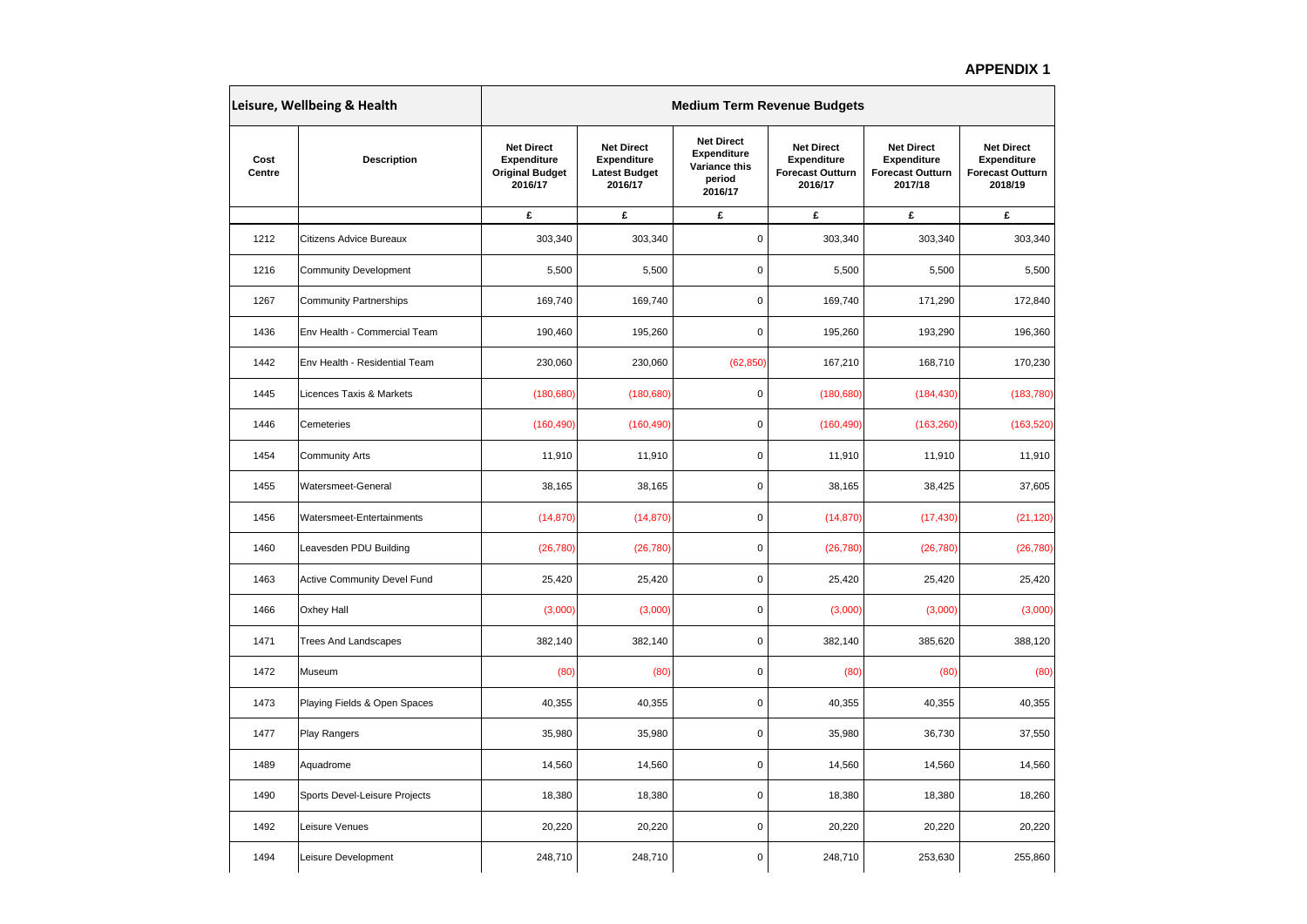| Leisure, Wellbeing & Health |                                      | <b>Medium Term Revenue Budgets</b>                                                                                                                                                                                                                                                                                           |           |                                                                               |                                                                               |           |           |  |  |
|-----------------------------|--------------------------------------|------------------------------------------------------------------------------------------------------------------------------------------------------------------------------------------------------------------------------------------------------------------------------------------------------------------------------|-----------|-------------------------------------------------------------------------------|-------------------------------------------------------------------------------|-----------|-----------|--|--|
| Cost<br>Centre              | <b>Description</b>                   | <b>Net Direct</b><br><b>Net Direct</b><br><b>Net Direct</b><br><b>Net Direct</b><br><b>Expenditure</b><br><b>Expenditure</b><br><b>Expenditure</b><br><b>Expenditure</b><br>Variance this<br><b>Original Budget</b><br><b>Forecast Outturn</b><br><b>Latest Budget</b><br>period<br>2016/17<br>2016/17<br>2016/17<br>2016/17 |           | <b>Net Direct</b><br><b>Expenditure</b><br><b>Forecast Outturn</b><br>2017/18 | <b>Net Direct</b><br><b>Expenditure</b><br><b>Forecast Outturn</b><br>2018/19 |           |           |  |  |
|                             |                                      | £                                                                                                                                                                                                                                                                                                                            | £         | £                                                                             | £                                                                             | £         | £         |  |  |
| 1495                        | Play Development - Playschemes       | 67,850                                                                                                                                                                                                                                                                                                                       | 67,850    | 0                                                                             | 67,850                                                                        | 67,850    | 67,070    |  |  |
| 1496                        | Sports Devel-Sports Projects         | 25,340                                                                                                                                                                                                                                                                                                                       | 25,340    | 0                                                                             | 25,340                                                                        | 25,340    | 25,340    |  |  |
| 1497                        | Croxley Green Skateboard Park        | 20,430                                                                                                                                                                                                                                                                                                                       | 20,430    | 0                                                                             | 20,430                                                                        | 20,430    | 20,430    |  |  |
| 1498                        | <b>Grants Community &amp; Parish</b> | 35,700                                                                                                                                                                                                                                                                                                                       | 35,700    | 0                                                                             | 35,700                                                                        | 35,700    | 35,700    |  |  |
| 1499                        | Leisure & Community Services         | 216,790                                                                                                                                                                                                                                                                                                                      | 216,790   | 0                                                                             | 216,790                                                                       | 222,230   | 227,740   |  |  |
| 1594                        | Grounds Maintenance                  | 623,970                                                                                                                                                                                                                                                                                                                      | 623,970   | 0                                                                             | 623,970                                                                       | 628,260   | 632,590   |  |  |
|                             | <b>Totals</b>                        | 2,339,120                                                                                                                                                                                                                                                                                                                    | 2,343,920 | (62, 850)                                                                     | 2,281,070                                                                     | 2,292,210 | 2,308,720 |  |  |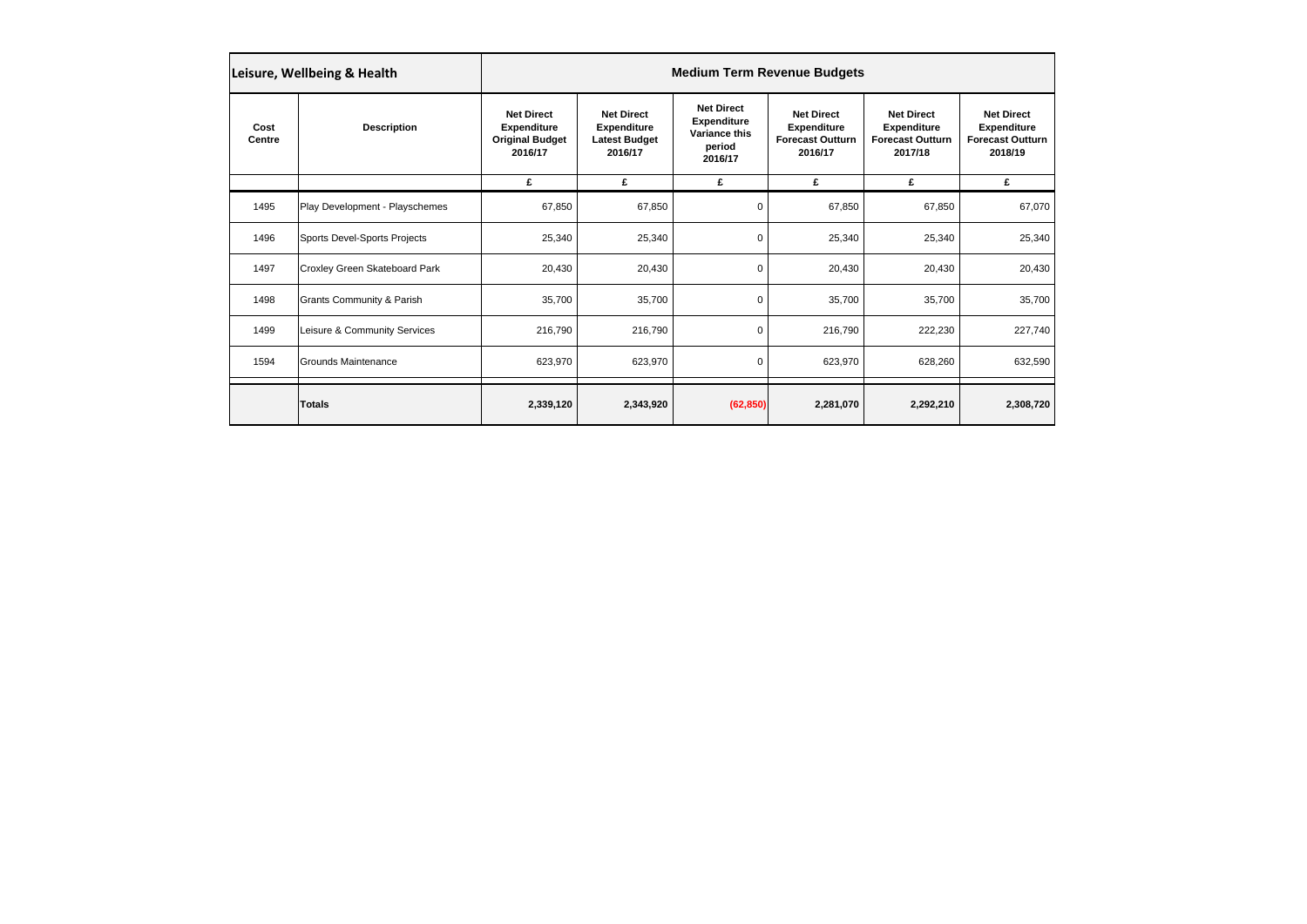| <b>Transport</b> | Sustainable Development, Planning &  | <b>Medium Term Revenue Budgets</b>                                           |                                                                            |                                                                               |                                                                               |                                                                               |                                                                               |  |  |
|------------------|--------------------------------------|------------------------------------------------------------------------------|----------------------------------------------------------------------------|-------------------------------------------------------------------------------|-------------------------------------------------------------------------------|-------------------------------------------------------------------------------|-------------------------------------------------------------------------------|--|--|
| Cost<br>Centre   | <b>Description</b>                   | <b>Net Direct</b><br><b>Expenditure</b><br><b>Original Budget</b><br>2016/17 | <b>Net Direct</b><br><b>Expenditure</b><br><b>Latest Budget</b><br>2016/17 | <b>Net Direct</b><br><b>Expenditure</b><br>Variance this<br>period<br>2016/17 | <b>Net Direct</b><br><b>Expenditure</b><br><b>Forecast Outturn</b><br>2016/17 | <b>Net Direct</b><br><b>Expenditure</b><br><b>Forecast Outturn</b><br>2017/18 | <b>Net Direct</b><br><b>Expenditure</b><br><b>Forecast Outturn</b><br>2018/19 |  |  |
|                  |                                      | £                                                                            | £                                                                          | £                                                                             | £                                                                             | £                                                                             | £                                                                             |  |  |
| 1112             | <b>Housing Services Needs</b>        | 256,240                                                                      | 256,240                                                                    | $\mathbf 0$                                                                   | 256,240                                                                       | 263,600                                                                       | 271,100                                                                       |  |  |
| 1183             | Easy Let (Social Letting Agncy       | 5,110                                                                        | 5,110                                                                      | $\mathsf 0$                                                                   | 5,110                                                                         | 5,110                                                                         | 5,110                                                                         |  |  |
| 1191             | <b>Herts Choice Homes</b>            | 21,000                                                                       | 21,000                                                                     | 0                                                                             | 21,000                                                                        | 21,000                                                                        | 21,000                                                                        |  |  |
| 1194             | Homelessness General Fund            | 145,880                                                                      | 145,880                                                                    | 0                                                                             | 145,880                                                                       | 145,880                                                                       | 145,880                                                                       |  |  |
| 1196             | <b>Housing Associations</b>          | (2,000)                                                                      | (2,000)                                                                    | $\mathsf 0$                                                                   | (2,000)                                                                       | (2,000)                                                                       | (2,000)                                                                       |  |  |
| 1206             | <b>Fuel Voucher Scheme</b>           | 3,500                                                                        | 3,500                                                                      | 0                                                                             | 3,500                                                                         | 3,500                                                                         | 3,500                                                                         |  |  |
| 1228             | <b>Energy Efficiency</b>             | 19,500                                                                       | 19,500                                                                     | $\mathbf 0$                                                                   | 19,500                                                                        | 19,500                                                                        | 19,500                                                                        |  |  |
| 1234             | <b>Sustainability Projects</b>       | 32,700                                                                       | 32,700                                                                     | 0                                                                             | 32,700                                                                        | 33,580                                                                        | 33,800                                                                        |  |  |
| 1391             | Land & Property Info Section         | (14, 530)                                                                    | (14, 530)                                                                  | $\mathsf 0$                                                                   | (14, 530)                                                                     | (12,690)                                                                      | (11,620)                                                                      |  |  |
| 1397             | Land Drainage                        | 5,000                                                                        | 5,000                                                                      | $\mathsf 0$                                                                   | 5,000                                                                         | 5,000                                                                         | 5,000                                                                         |  |  |
| 1400             | Decriminalised Parking Enf SPA       | (31,010)                                                                     | (31,010)                                                                   | 0                                                                             | (31,010)                                                                      | (122, 740)                                                                    | (122, 420)                                                                    |  |  |
| 1402             | Car Parking-Maintenance              | 80,490                                                                       | 80,490                                                                     | 0                                                                             | 80,490                                                                        | 80,490                                                                        | 80,490                                                                        |  |  |
| 1406             | Dial A Ride                          | 33,780                                                                       | 33,780                                                                     | 0                                                                             | 33,780                                                                        | 33,780                                                                        | 33,780                                                                        |  |  |
| 1409             | <b>Street Naming &amp; Numbering</b> | 7,750                                                                        | 7,750                                                                      | $\mathsf 0$                                                                   | 7,750                                                                         | 7,750                                                                         | 7,750                                                                         |  |  |
| 1423             | Better Buses Fund                    | 86,570                                                                       | 86,570                                                                     | $\mathsf 0$                                                                   | 86,570                                                                        | 86,570                                                                        | 86,570                                                                        |  |  |
| 1529             | <b>Building Control General</b>      | 5,100                                                                        | 5,100                                                                      | 0                                                                             | 5,100                                                                         | 5,100                                                                         | 5,100                                                                         |  |  |
| 1542             | <b>Environmental Initiatives</b>     | 47,470                                                                       | 47,470                                                                     | 0                                                                             | 47,470                                                                        | 47,470                                                                        | 47,470                                                                        |  |  |
| 1543             | Planning Economic Development        | $\mathbf 0$                                                                  | 34,500                                                                     | 0                                                                             | 34,500                                                                        | 0                                                                             | $\mathbf 0$                                                                   |  |  |
| 1544             | <b>Building Control Enforcement</b>  | 500                                                                          | 500                                                                        | 0                                                                             | 500                                                                           | 500                                                                           | 500                                                                           |  |  |
| 1545             | Development Management               | 289,680                                                                      | 299,680                                                                    | 5,000                                                                         | 304,680                                                                       | 272,440                                                                       | 271,510                                                                       |  |  |
| 1546             | Director Community & Env Servs       | 119,690                                                                      | 119,690                                                                    | $\pmb{0}$                                                                     | 119,690                                                                       | 120,880                                                                       | 122,090                                                                       |  |  |
| 1547             | <b>Development Plans</b>             | 371,570                                                                      | 389,170                                                                    | 0                                                                             | 389,170                                                                       | 376,090                                                                       | 381,040                                                                       |  |  |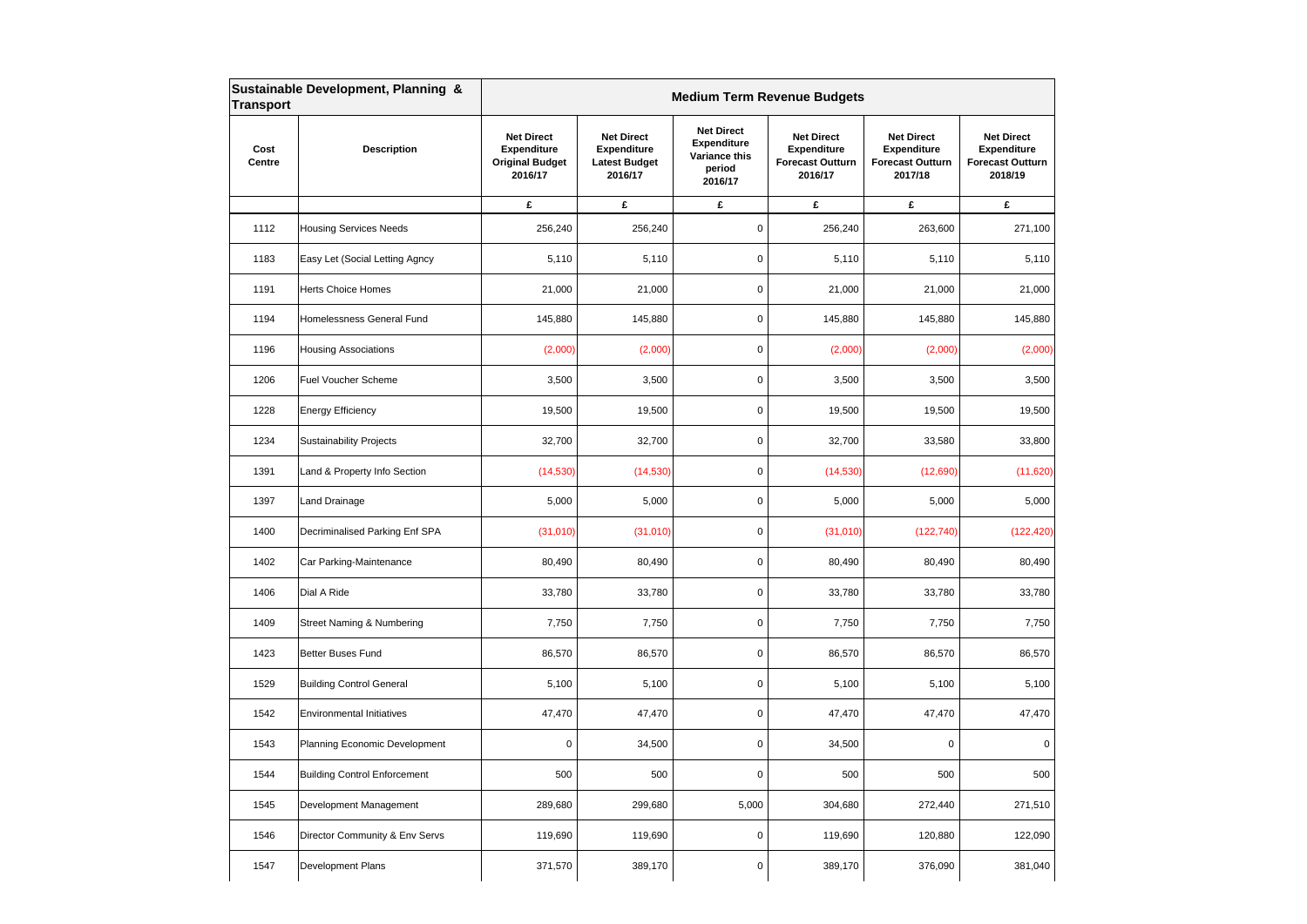| Sustainable Development, Planning &<br>Transport |                               | <b>Medium Term Revenue Budgets</b>                                                                                                                                                                                                                                                                                           |           |                                                                               |                                                                               |           |           |  |
|--------------------------------------------------|-------------------------------|------------------------------------------------------------------------------------------------------------------------------------------------------------------------------------------------------------------------------------------------------------------------------------------------------------------------------|-----------|-------------------------------------------------------------------------------|-------------------------------------------------------------------------------|-----------|-----------|--|
| Cost<br>Centre                                   | <b>Description</b>            | <b>Net Direct</b><br><b>Net Direct</b><br><b>Net Direct</b><br><b>Net Direct</b><br><b>Expenditure</b><br><b>Expenditure</b><br><b>Expenditure</b><br><b>Expenditure</b><br>Variance this<br><b>Original Budget</b><br><b>Forecast Outturn</b><br><b>Latest Budget</b><br>period<br>2016/17<br>2016/17<br>2016/17<br>2016/17 |           | <b>Net Direct</b><br><b>Expenditure</b><br><b>Forecast Outturn</b><br>2017/18 | <b>Net Direct</b><br><b>Expenditure</b><br><b>Forecast Outturn</b><br>2018/19 |           |           |  |
|                                                  |                               | £                                                                                                                                                                                                                                                                                                                            | £         | £                                                                             | £                                                                             | £         | £         |  |
| 1548                                             | <b>Building Control</b>       | (29, 570)                                                                                                                                                                                                                                                                                                                    | (29, 570) | 0                                                                             | (29, 570)                                                                     | (30,990)  | 820       |  |
| 1549                                             | <b>DCES Technical Support</b> | 157,780                                                                                                                                                                                                                                                                                                                      | 157,780   | 0                                                                             | 157,780                                                                       | 159,270   | 160,780   |  |
| 1565                                             | Depot-Batchworth              | 37,000                                                                                                                                                                                                                                                                                                                       | 37,000    | 0                                                                             | 37,000                                                                        | 37,000    | 37,000    |  |
|                                                  | Totals                        | 1,649,200                                                                                                                                                                                                                                                                                                                    | 1,711,300 | 5,000                                                                         | 1,716,300                                                                     | 1,556,090 | 1,603,750 |  |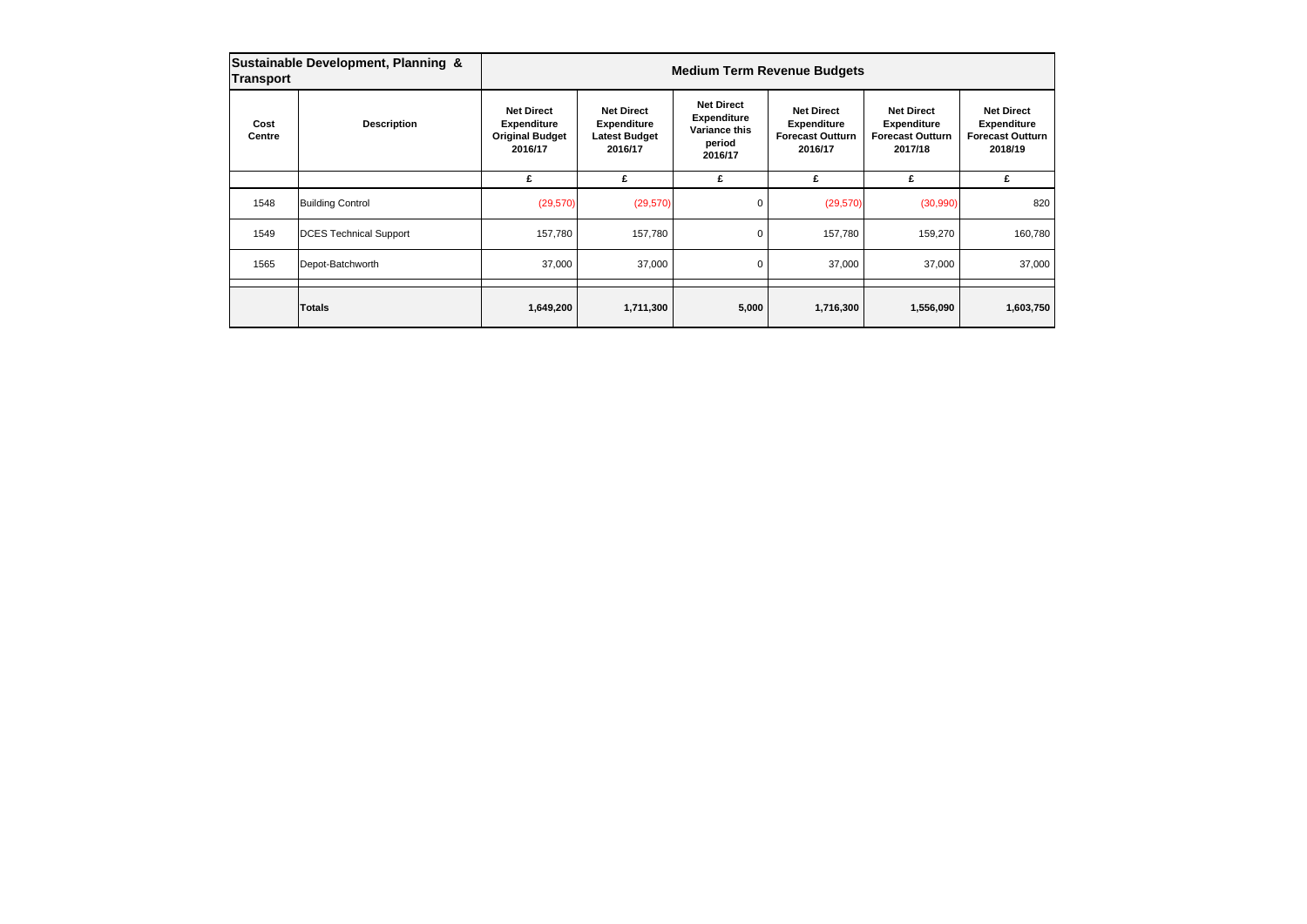|                | <b>General Public and Community Safety</b> | <b>Medium Term Revenue Budgets</b>                                    |                                                                     |                                                                        |                                                                        |                                                                        |                                                                        |  |
|----------------|--------------------------------------------|-----------------------------------------------------------------------|---------------------------------------------------------------------|------------------------------------------------------------------------|------------------------------------------------------------------------|------------------------------------------------------------------------|------------------------------------------------------------------------|--|
| Cost<br>Centre | <b>Description</b>                         | <b>Net Direct</b><br>Expenditure<br><b>Original Budget</b><br>2016/17 | <b>Net Direct</b><br>Expenditure<br><b>Latest Budget</b><br>2016/17 | <b>Net Direct</b><br>Expenditure<br>Variance this<br>period<br>2016/17 | <b>Net Direct</b><br>Expenditure<br><b>Forecast Outturn</b><br>2016/17 | <b>Net Direct</b><br>Expenditure<br><b>Forecast Outturn</b><br>2017/18 | <b>Net Direct</b><br>Expenditure<br><b>Forecast Outturn</b><br>2018/19 |  |
|                |                                            | £                                                                     | £                                                                   | £                                                                      | £                                                                      | £                                                                      | £                                                                      |  |
| 1227           | <b>Community Safety</b>                    | 165,590                                                               | 165,590                                                             | $\pmb{0}$                                                              | 165,590                                                                | 167,020                                                                | 167,930                                                                |  |
| 1403           | Sewerage                                   | (40)                                                                  | (40)                                                                | $\pmb{0}$                                                              | (40)                                                                   | (40)                                                                   | (40)                                                                   |  |
| 1420           | Refuse Domestic                            | (13, 130)                                                             | (13, 130)                                                           | $\mathsf 0$                                                            | (13, 130)                                                              | (13, 130)                                                              | (13,910)                                                               |  |
| 1421           | Refuse Trade                               | (452, 180)                                                            | (452, 180)                                                          | $\mathbf 0$                                                            | (452, 180)                                                             | (463,040)                                                              | (474, 640)                                                             |  |
| 1424           | Recycling General                          | (5, 520)                                                              | (5,520)                                                             | $\mathbf 0$                                                            | (5, 520)                                                               | (5,520)                                                                | (5,520)                                                                |  |
| 1425           | Garden Waste                               | (283, 730)                                                            | (283, 730)                                                          |                                                                        | (283, 730)                                                             | (506, 540)                                                             | (544, 290)                                                             |  |
| 1427           | Clinical Waste                             | (95, 940)                                                             | (95, 940)                                                           | $\mathsf 0$                                                            | (95, 940)                                                              | (95, 940)                                                              | (95, 940)                                                              |  |
| 1428           | Recycling Kerbside                         | (577,070)                                                             | (577,070)                                                           | $\mathsf 0$                                                            | (577,070)                                                              | (577,070)                                                              | (577,070)                                                              |  |
| 1429           | <b>Abandoned Vehicles</b>                  | 170                                                                   | 170                                                                 | $\mathbf 0$                                                            | 170                                                                    | 170                                                                    | 170                                                                    |  |
| 1431           | Pest Control                               | 15,370                                                                | 15,370                                                              | 62,850                                                                 | 78,220                                                                 | 79,170                                                                 | 80,140                                                                 |  |
| 1434           | <b>Environmental Maintenance</b>           | 24,660                                                                | 24,660                                                              | $\mathbf 0$                                                            | 24,660                                                                 | 24,660                                                                 | 24,660                                                                 |  |
| 1435           | <b>Public Conveniences</b>                 | 4,200                                                                 | 4,200                                                               | $\mathsf 0$                                                            | 4,200                                                                  | 4,200                                                                  | 4,200                                                                  |  |
| 1439           | <b>Animal Control</b>                      | 48,440                                                                | 48,440                                                              | $\mathbf 0$                                                            | 48,440                                                                 | 48,790                                                                 | 49,150                                                                 |  |
| 1448           | <b>Environmental Protection</b>            | 379,520                                                               | 379,520                                                             | $\mathsf 0$                                                            | 379,520                                                                | 385,570                                                                | 391,710                                                                |  |
| 1590           | Waste Management                           | 2,287,610                                                             | 2,287,610                                                           | $\mathbf 0$                                                            | 2,287,610                                                              | 2,301,210                                                              | 2,316,800                                                              |  |
| 1592           | <b>Environmental Maint Contractor</b>      | 452,430                                                               | 452,430                                                             | $\mathbf 0$                                                            | 452,430                                                                | 455,860                                                                | 459,300                                                                |  |
| 1595           | <b>Trade Waste Contractor</b>              | 236,260                                                               | 236,260                                                             | $\mathbf 0$                                                            | 236,260                                                                | 237,490                                                                | 238,770                                                                |  |
| 1596           | <b>Clinical Waste Contractor</b>           | 70,350                                                                | 70,350                                                              | $\pmb{0}$                                                              | 70,350                                                                 | 70,800                                                                 | 71,260                                                                 |  |
|                | <b>Totals</b>                              | 2,256,990                                                             | 2,256,990                                                           | 62,850                                                                 | 2,319,840                                                              | 2,113,660                                                              | 2,092,680                                                              |  |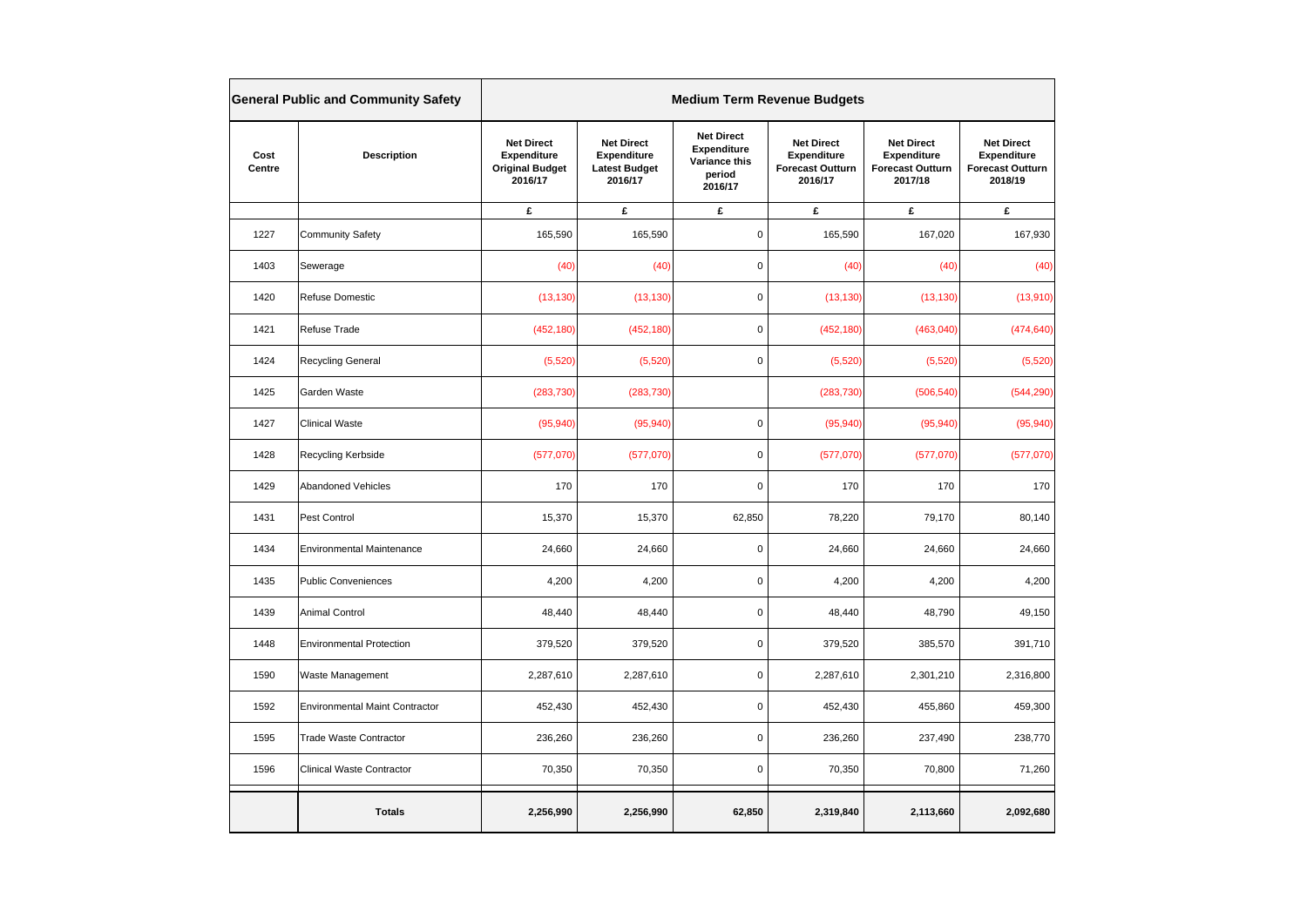|                | <b>Policy and Resources</b>        | <b>Medium Term Revenue Budgets</b> |                                                                       |                                                                     |                                                                               |                                                                        |                                                                               |                                                                        |  |
|----------------|------------------------------------|------------------------------------|-----------------------------------------------------------------------|---------------------------------------------------------------------|-------------------------------------------------------------------------------|------------------------------------------------------------------------|-------------------------------------------------------------------------------|------------------------------------------------------------------------|--|
| Cost<br>Centre | <b>Description</b>                 |                                    | <b>Net Direct</b><br>Expenditure<br><b>Original Budget</b><br>2016/17 | <b>Net Direct</b><br>Expenditure<br><b>Latest Budget</b><br>2016/17 | <b>Net Direct</b><br><b>Expenditure</b><br>Variance this<br>period<br>2016/17 | <b>Net Direct</b><br>Expenditure<br><b>Forecast Outturn</b><br>2016/17 | <b>Net Direct</b><br><b>Expenditure</b><br><b>Forecast Outturn</b><br>2017/18 | <b>Net Direct</b><br>Expenditure<br><b>Forecast Outturn</b><br>2018/19 |  |
|                |                                    | £                                  | £                                                                     | £                                                                   | £                                                                             | £                                                                      | £                                                                             |                                                                        |  |
| 1201           | Corporate Management               | 164,280                            | 164,280                                                               | 0                                                                   | 164,280                                                                       | 164,280                                                                | 164,280                                                                       |                                                                        |  |
| 1202           | <b>Register Of Electors</b>        | 36,800                             | 36,800                                                                | $\mathsf 0$                                                         | 36,800                                                                        | 36,800                                                                 | 36,800                                                                        |                                                                        |  |
| 1203           | <b>District Elections</b>          | 76,320                             | 76,320                                                                | 0                                                                   | 76,320                                                                        | 26,320                                                                 | 76,320                                                                        |                                                                        |  |
| 1207           | Council Newspaper                  | 13,300                             | 13,300                                                                | $\mathsf 0$                                                         | 13,300                                                                        | 13,300                                                                 | 13,300                                                                        |                                                                        |  |
| 1208           | <b>Customer Service Centre</b>     | 575,520                            | 575,520                                                               | $\mathbf 0$                                                         | 575,520                                                                       | 584,940                                                                | 589,730                                                                       |                                                                        |  |
| 1209           | Democratic Representation          | 274,800                            | 274,800                                                               | $\mathsf 0$                                                         | 274,800                                                                       | 274,800                                                                | 275,160                                                                       |                                                                        |  |
| 1215           | Major Incident Planning            | 22,700                             | 89,251                                                                | $\mathbf 0$                                                         | 89,251                                                                        | 89,251                                                                 | 89,251                                                                        |                                                                        |  |
| 1219           | Miscellaneous Income & Expenditure | 209,650                            | 509,650                                                               | $\mathsf 0$                                                         | 509,650                                                                       | (71, 770)                                                              | (382, 180)                                                                    |                                                                        |  |
| 1220           | Non Distributed Costs              | 208,000                            | 208,000                                                               | 0                                                                   | 208,000                                                                       | 208,000                                                                | 208,000                                                                       |                                                                        |  |
| 1223           | Director Of Finance                | 59,440                             | 59,440                                                                | $\mathsf 0$                                                         | 59,440                                                                        | 60,040                                                                 | 60,620                                                                        |                                                                        |  |
| 1224           | Communication                      | 75,390                             | 75,390                                                                | $\mathsf 0$                                                         | 75,390                                                                        | 66,360                                                                 | 57,340                                                                        |                                                                        |  |
| 1229           | <b>Support Services</b>            | $\mathbf 0$                        | $\pmb{0}$                                                             | $\mathsf 0$                                                         | $\mathbf 0$                                                                   | 0                                                                      | 0                                                                             |                                                                        |  |
| 1231           | Legal Practice                     | 322,280                            | 322,280                                                               | $\pmb{0}$                                                           | 322,280                                                                       | 325,740                                                                | 329,220                                                                       |                                                                        |  |
| 1232           | <b>Committee Administration</b>    | 152,000                            | 152,000                                                               | 0                                                                   | 152,000                                                                       | 155,510                                                                | 158,050                                                                       |                                                                        |  |
| 1235           | Miscellaneous Properties           | (104, 700)                         | (104, 700)                                                            | $\mathbf 0$                                                         | (104, 700)                                                                    | (104, 700)                                                             | (104, 700)                                                                    |                                                                        |  |
| 1236           | <b>Office Services</b>             | 526,070                            | 459,519                                                               | 5,110                                                               | 464,629                                                                       | 466,829                                                                | 469,049                                                                       |                                                                        |  |
| 1238           | Asset Management - Property        | 326,420                            | 326,420                                                               | $\mathbf 0$                                                         | 326,420                                                                       | 327,490                                                                | 330,150                                                                       |                                                                        |  |
| 1239           | Elections & Electoral Regn         | 105,620                            | 105,620                                                               | $\mathsf 0$                                                         | 105,620                                                                       | 106,480                                                                | 107,340                                                                       |                                                                        |  |
| 1241           | <b>Accountancy Services</b>        | 400,830                            | 440,830                                                               | 0                                                                   | 440,830                                                                       | 405,120                                                                | 409,400                                                                       |                                                                        |  |
| 1251           | <b>Exchequer Services</b>          | 44,970                             | 44,970                                                                | $\mathsf 0$                                                         | 44,970                                                                        | 45,480                                                                 | 46,390                                                                        |                                                                        |  |
| 1252           | <b>Council Tax Collection</b>      | 295,790                            | 295,790                                                               | $\mathsf 0$                                                         | 295,790                                                                       | 297,250                                                                | 299,440                                                                       |                                                                        |  |
| 1253           | Benefits & Allowances              | 689,800                            | 689,800                                                               | $\mathbf 0$                                                         | 689,800                                                                       | 694,930                                                                | 702,220                                                                       |                                                                        |  |
| 1255           | Creditors                          | (52, 760)                          | (52,760)                                                              | $\mathbf 0$                                                         | (52,760)                                                                      | (52,760)                                                               | (52, 760)                                                                     |                                                                        |  |
| 1256           | <b>NNDR</b>                        | 27,950                             | 27,950                                                                | $\mathsf 0$                                                         | 27,950                                                                        | 28,220                                                                 | 28,490                                                                        |                                                                        |  |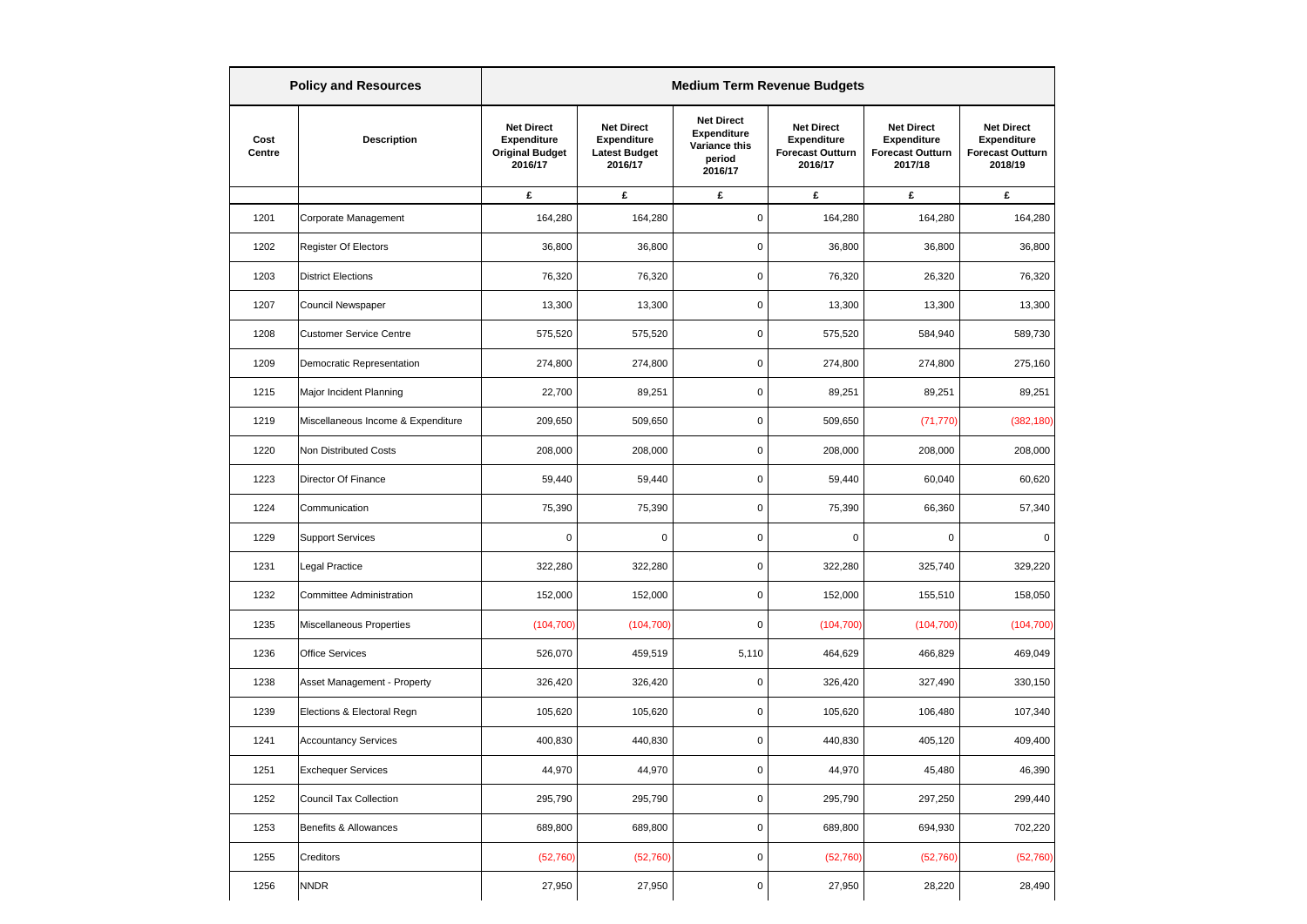|                | <b>Policy and Resources</b> | <b>Medium Term Revenue Budgets</b>                                    |                                                                     |                                                                               |                                                                               |                                                                        |                                                                        |  |  |
|----------------|-----------------------------|-----------------------------------------------------------------------|---------------------------------------------------------------------|-------------------------------------------------------------------------------|-------------------------------------------------------------------------------|------------------------------------------------------------------------|------------------------------------------------------------------------|--|--|
| Cost<br>Centre | <b>Description</b>          | <b>Net Direct</b><br>Expenditure<br><b>Original Budget</b><br>2016/17 | <b>Net Direct</b><br>Expenditure<br><b>Latest Budget</b><br>2016/17 | <b>Net Direct</b><br><b>Expenditure</b><br>Variance this<br>period<br>2016/17 | <b>Net Direct</b><br><b>Expenditure</b><br><b>Forecast Outturn</b><br>2016/17 | <b>Net Direct</b><br>Expenditure<br><b>Forecast Outturn</b><br>2017/18 | <b>Net Direct</b><br>Expenditure<br><b>Forecast Outturn</b><br>2018/19 |  |  |
|                |                             | £                                                                     | £                                                                   | £                                                                             | £                                                                             | £                                                                      | £                                                                      |  |  |
| 1257           | Revs & Bens Management      | 89,420                                                                | 89,420                                                              | $\mathbf 0$                                                                   | 89,420                                                                        | 90,310                                                                 | 91,220                                                                 |  |  |
| 1258           | <b>Benefit Fraud</b>        | 99,770                                                                | 99,770                                                              | $\mathbf 0$                                                                   | 99,770                                                                        | 100,550                                                                | 101,340                                                                |  |  |
| 1259           | Cash Collection & Mortgages | 6,800                                                                 | 6,800                                                               | $\mathbf 0$                                                                   | 6,800                                                                         | 6,800                                                                  | 6,800                                                                  |  |  |
| 1260           | Garages & Shops Maintenance | (1,317,620)                                                           | (1,317,620)                                                         | 70,000                                                                        | (1, 247, 620)                                                                 | (1,255,110)                                                            | (1, 132, 620)                                                          |  |  |
| 1261           | <b>Chief Executive</b>      | 160,260                                                               | 160,260                                                             | $\mathbf 0$                                                                   | 160,260                                                                       | 160,630                                                                | 162,180                                                                |  |  |
| 1262           | Insurances                  | 18,740                                                                | 18,740                                                              | $\mathbf 0$                                                                   | 18,740                                                                        | 18,930                                                                 | 19,120                                                                 |  |  |
| 1264           | <b>VAT</b>                  | 2,480                                                                 | 2,480                                                               | $\mathbf 0$                                                                   | 2,480                                                                         | 2,480                                                                  | 2,480                                                                  |  |  |
| 1265           | Performance Mgt & Scrutiny  | 48,890                                                                | 48,890                                                              | $\mathbf 0$                                                                   | 48,890                                                                        | 49,330                                                                 | 49,760                                                                 |  |  |
| 1266           | <b>Debt Recovery</b>        | 171,070                                                               | 171,070                                                             | $\mathbf 0$                                                                   | 171,070                                                                       | 172,690                                                                | 174,230                                                                |  |  |
| 1291           | <b>Three Rivers House</b>   | 373,270                                                               | 373,270                                                             | $\mathbf 0$                                                                   | 373,270                                                                       | 373,270                                                                | 373,270                                                                |  |  |
| 1292           | <b>Basing House</b>         | 5,570                                                                 | 5,570                                                               | 13,610                                                                        | 19,180                                                                        | 5,570                                                                  | 5,570                                                                  |  |  |
| 1294           | <b>Oxhey Drive</b>          | (19,750)                                                              | (19,750)                                                            | 22,110                                                                        | 2,360                                                                         | 2,360                                                                  | 2,360                                                                  |  |  |